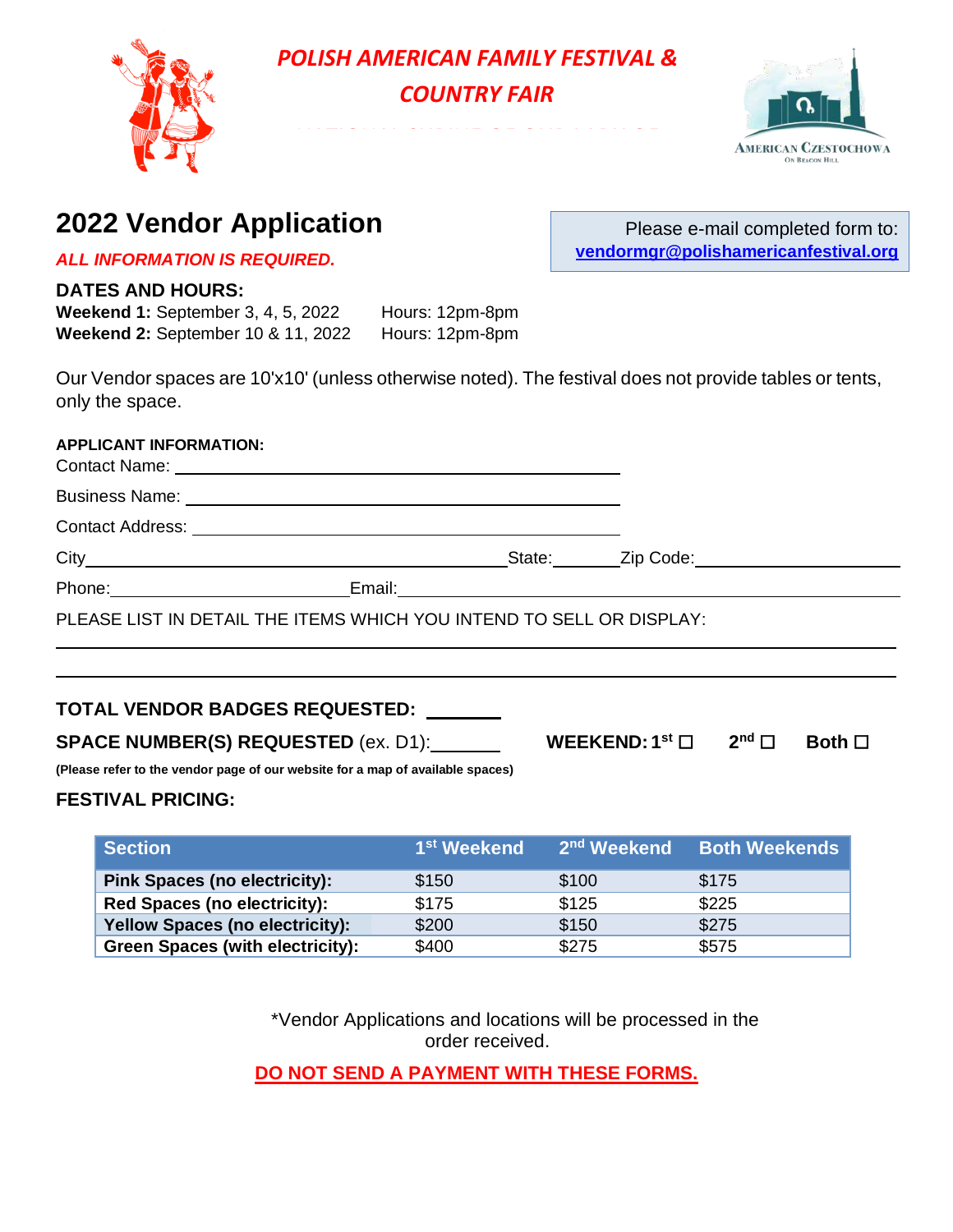## *POLISH AMERICAN FAMILY FESTIVAL & COUNTRY FAIR*

### national Secretary<br>Contractor of the Occulations CZESTOCHOWA **2022 Rules and Regulations**

- The Festival Committee reserves the right to accept or reject any application.
- Vendor space reservations are not confirmed until receipt of invoice.

● Gates to the festival are not secured overnight, and there is no overnight security patrol in the area. Vendors leaving their goods overnight do so at their own risk. The Shrine of Our Lady of Czestochowa, the Polish American Family Festival & Country Fair and the Festival Committee are not responsible for any articles lost, stolen or damaged while on Shrine grounds. We do not provide any surveillance.

• Generators are not permitted.

● Vendors must register at the Vendor Registration Booth prior to setup. The Registration Booth will be located at the church gate. During registration, your exact location will be provided. The enclosed map locations and your actual location may differ slightly due to various festival additions, township regulations, or other factors. Your location will be clearly marked. Arrangements may be made to set up prior to registration by contacting the vendor manager at vendormgr@polishamericanfestival.org.

● Vendor's goods or displays may not occupy space outside of their designated area.

 $\bullet$  Registration times will follow the following schedule: Saturdays: 7:00 am – 10:00 am, All other days: 9:00 am – 10:00 am.

● Break down hours will be for 1 hour after close. All exhibitors must be ready to display by noon each day and are expected to remain with their booth during the event and until close.

● For pedestrian safety, vehicles must be removed from the property at 10:30am. Please park in the guest parking lot once you have unloaded your vehicle. Late arrivals will have to carry their items to the display area. There will be no exceptions.

• Each vendor is responsible for tidying up his or her area.

● Entry to the Festival is by admission badges or wristband. Each vendor will receive 2 admission badges per rented space. It is the vendor's responsibility to transfer vendor passes to your booth workers for the days they will be supporting your booth. These badges do not entitle the bearer to any free amusement rides or food. Normal admission wristbands may be purchased at the entrance gates for additional workers or to gain access to the rides. Additional vendor's badges may be purchased for \$10 each. There is no discount provided for wrist bands.

• No pets of any type or size are allowed.

● For profit Vendors must collect sales tax on all sales and comply with Pennsylvania Sales and Use Tax regulations.

● Vendors will not sell and/or display any items, advertising or merchandise of a sexual, political or otherwise inappropriate nature. We ask that you respect the sanctity of the Shrine. Any vendor displaying items deemed inappropriate by Shrine and/or Festival staff will be asked to remove the items. Any vendor not cooperating with such requests will be asked to leave the Festival and Shrine grounds without refund.

● Vendors will not sell or distribute any food or beverages without the consent of the Festival Committee.

● Vendors are asked to respect neighboring crafters and vendors, Festival participants, Shrine and Festival Staff. Any vendor causing excessive noise, displaying inappropriate behavior and/or being uncooperative will be asked to leave the Festival and Shrine grounds without refund.

● Vendors may only interact with patrons in the area immediately in front of their locations. Vendors may not interact or solicit patrons in front of another vendor's location.

● Vehicles: Vehicles are not permitted on festival grounds during festival operational hours. Insurance regulations define festival operational hours (90 minutes prior to festival opening to 30 minutes after festival closing). For this reason, the festival will strictly enforce a no-vehicle policy between the hours of 10:30am to 8:30pm.

● Tent Installation: All tents and membrane structures must be properly secured in case of wind (40 mph basic wind speed and 90 mph 3-second gust). Securing of the structures is the responsibility of the owner/operator. All tents will be inspected for proper installation. Tents and other vendor provided items, which are not properly secured, will not be permitted to operate until proper remedies are enacted. Non-compliance with safety regulations, as determined by the festival committee will result in the loss of your vendor space and removal of your property from the festival grounds, without refund.